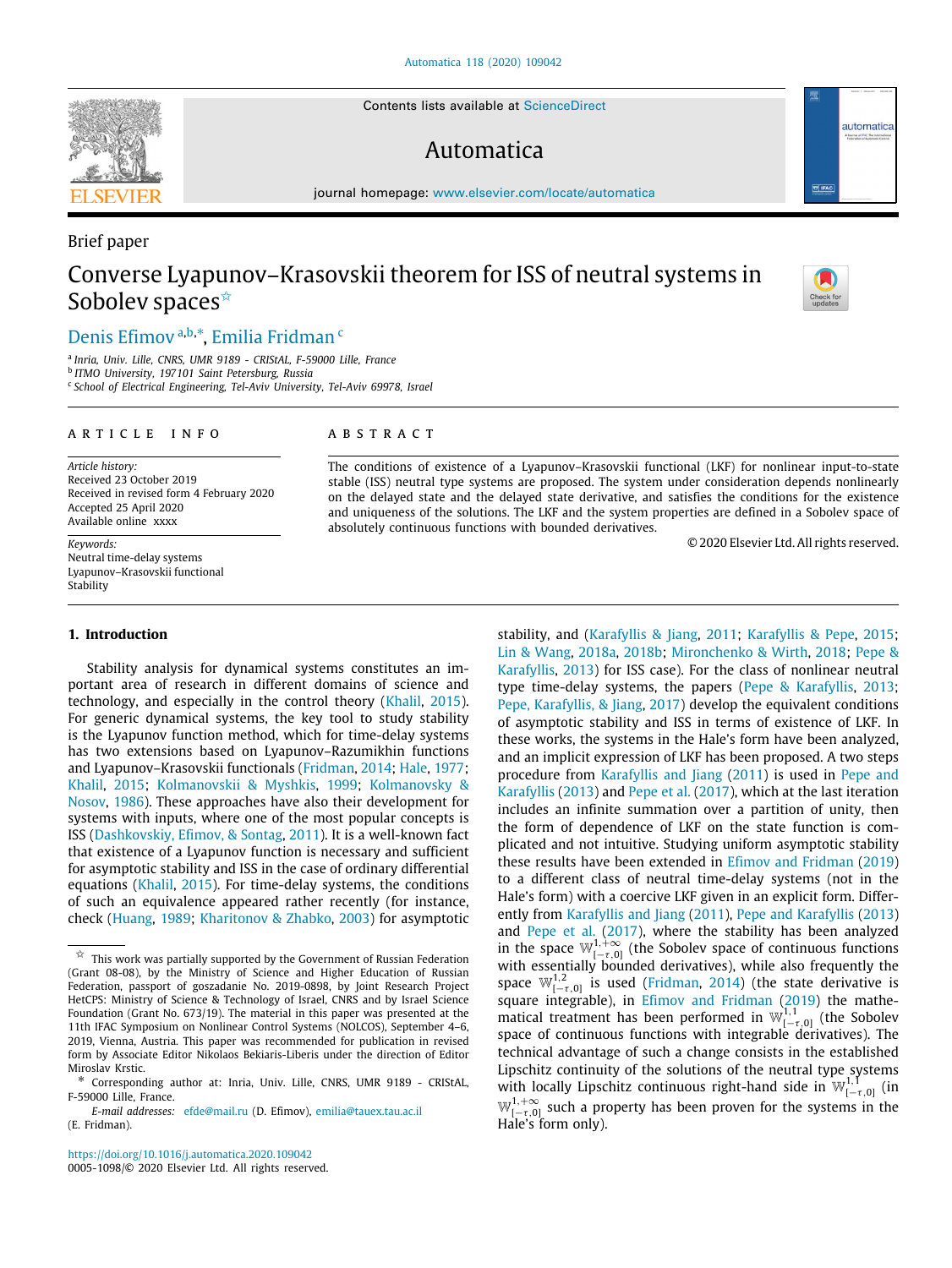The main contribution of the present work consists in the formulation of equivalent conditions of ISS for neutral type nonlinear time-delay systems with essentially bounded inputs in  $\mathbb{W}_{[-\tau,0]}^{1,1}$ . As in [Mironchenko and Wirth](#page-7-9) ([2018\)](#page-7-9) and [Pepe et al.](#page-7-11) ([2017\)](#page-7-11), two types of the conditions are given: in terms of existence of an LKF, and in terms of uniform global asymptotic stability of an auxiliary system. A conference version of the paper restricted to the case of asymptotic stability was presented in [Efimov and Fridman](#page-6-5) [\(2019](#page-6-5)).

The outline of this paper is as follows. Some preliminary results are introduced in Section [2.](#page-1-0) The problem statement is given in Section [3](#page-2-0). The main result is established in Section [4](#page-3-0).

#### **2. Preliminaries**

<span id="page-1-0"></span>Denote by  $\mathbb R$  and  $\mathbb N$  the sets of real and natural numbers, respectively, and  $\mathbb{R}_+ = \{s \in \mathbb{R} : s > 0\}.$ 

# *2.1. Definitions of norms and spaces*

Denote by  $\mathbb{C}^n_{[a,b]}$ ,  $[a,b] \subset \mathbb{R}$  the Banach space of continuous functions  $\phi$  :  $[a, b] \rightarrow \mathbb{R}^n$  with the uniform norm  $\|\phi\|_{[a, b]} =$  $\sup_{s\in [a,b]} |\phi(s)|$ , where  $|\cdot|$  is the standard Euclidean norm in  $\mathbb{R}^n$ .

For a Lebesgue measurable function of time  $d : [a, b] \rightarrow \mathbb{R}^m$ , [ $a, b$ ] ⊂ R, define the norm  $||d||_{[a,b]}$  = ess sup<sub>s∈[ $a, b$ ]</sub>  $|d(s)|$ , then  $||d||_{\infty}$  = ess sup<sub>*s*≥0</sub>|d(*s*)| and the space of *d* with  $||d||_{[a,b]}$  < +∞ ( $\|d\|_{\infty}$  < +∞) we further denote as  $\mathcal{L}_{[a,b]}^{m}$  ( $\mathcal{L}_{\infty}^{m}$ ).

Denote by  $\mathbb{W}_{[a,b]}^{1,p}$ ,  $p \in \mathbb{N}$  and  $\mathbb{W}_{[a,b]}^{1,\infty}$  the Sobolev spaces of absolutely continuous functions  $\phi : [a, b] \to \mathbb{R}^n$ ,  $[a, b] \subset \mathbb{R}$ , with bounded derivatives having the respective norms  $\|\phi\|_{\mathbb{W}_{[a,b]}^{1,p}} =$ 

 $\|\phi\|_{[a,b]} + \left(\int_a^b |\dot{\phi}(s)|^p ds\right)^{\frac{1}{p}} < +\infty$  and  $\|\phi\|_{\mathbb{W}_{[a,b]}^{1,\infty}} = \|\phi\|_{[a,b]} +$  $\|\dot{\phi}\|_{[a,b]} < +\infty$ , where  $\dot{\phi}(s) = \frac{\partial \phi(s)}{\partial s}$  (it is a Lebesgue measurable essentially bounded function for  $\phi \in \mathbb{W}_{[a,b]}^{1,\infty}$  $\phi \in \mathbb{W}_{[a,b]}^{1,\infty}$  $\phi \in \mathbb{W}_{[a,b]}^{1,\infty}$ , *i.e.*  $\dot{\phi} \in \mathcal{L}_{[a,b]}^{n}$ .<sup>1</sup>

**Lemma 1** (*[Efimov & Fridman,](#page-6-5) [2019](#page-6-5)*). *For any*  $\phi \in \mathbb{W}_{[a,b]}^{1,\infty}$  and *p* ∈ N ∪ {+∞} *the following inequalities are satisfied:* 

$$
\begin{aligned}\n\min\{1,(b-a)^{\frac{1}{p}-1}\}\|\phi\|_{\mathbb{W}_{[a,b]}^{1,1}} &\leq \|\phi\|_{\mathbb{W}_{[a,b]}^{1,p}} \\
&\leq \max\{1,(b-a)^{\frac{1}{p}}\}\|\phi\|_{\mathbb{W}_{[a,b]}^{1,\infty}}.\n\end{aligned}
$$

**Proof.** From the norm definition we deduce:

$$
\|\phi\|_{\mathbb{W}_{[a,b]}^{1,p}} = \|\phi\|_{[a,b]} + \left(\int_a^b |\dot{\phi}(s)|^p ds\right)^{\frac{1}{p}}
$$
  

$$
\leq \|\phi\|_{[a,b]} + \left(\int_a^b \|\dot{\phi}\|_{[a,b]}^p ds\right)^{\frac{1}{p}}
$$

 $\leq$  max $\{1, (b-a)^{\frac{1}{p}}\}\|\phi\|_{\mathbb{W}_{[a,b]}^{1,\infty}},$ 

and using integral Jensen's inequality [\(Khalil,](#page-7-2) [2015](#page-7-2)):

$$
\|\phi\|_{\mathbb{W}_{[a,b]}^{1,p}} = \|\phi\|_{[a,b]} + \left(\int_a^b |\dot{\phi}(s)|^p ds\right)^{\frac{1}{p}}
$$
  
\n
$$
\geq \|\phi\|_{[a,b]} + (b-a)^{\frac{1}{p}-1} \int_a^b |\dot{\phi}(s)| ds
$$
  
\n
$$
\geq \min\{1, (b-a)^{\frac{1}{p}-1}\} \|\phi\|_{\mathbb{W}_{[a,b]}^{1,1}}
$$

that was necessary to prove.

*p*

#### *2.2. Comparison functions and their properties*

A continuous function  $\sigma : \mathbb{R}_+ \to \mathbb{R}_+$  belongs to class  $\mathcal K$  if it is strictly increasing and  $\sigma(0) = 0$ ; it belongs to class  $\mathcal{K}_{\infty}$  if it is also radially unbounded.

<span id="page-1-6"></span>**Lemma 2** (*[Karafyllis & Jiang](#page-6-4), [2011](#page-6-4)*). For any  $\alpha \in \mathcal{K}$  there exists *a* continuous function  $\gamma$  :  $\mathbb{R}_+$   $\rightarrow$   $\mathbb{R}_+$  admitting the following *properties:*  $\gamma(0) = 0$ ,  $\gamma(s) > 0$  *for all s* > 0*, and* 

$$
\gamma(s) \leq \alpha(s), \ |\gamma(s) - \gamma(s')| \leq |s - s'| \quad \forall s, s' \in \mathbb{R}_+.
$$

*In addition,*

$$
\lim_{s\to+\infty}\gamma(s)=+\infty
$$

*provided that*  $\alpha \in \mathcal{K}_{\infty}$ *.* 

A continuous function  $\beta : \mathbb{R}_+ \times \mathbb{R}_+ \to \mathbb{R}_+$  belongs to class  $\mathcal{KL}$ if  $\beta(\cdot, r) \in \mathcal{K}$  and  $\beta(r, \cdot)$  is a strictly decreasing to zero for any fixed  $r \in \mathbb{R}_+$ .

<span id="page-1-5"></span>**Lemma 3** (*[Sontag,](#page-7-12) [1998](#page-7-12)*). *For any*  $\beta \in \mathcal{KL}$  *there exist*  $\theta_1, \theta_2 \in \mathcal{K}_{\infty}$ *such that*

$$
\beta(s,t) \leq \theta_1\left(\theta_2(s)e^{-t}\right) \quad \forall s \geq 0, \ t \geq 0.
$$

#### *2.3. Neutral systems under consideration*

Consider an autonomous functional differential equation of the neutral type with inputs ([Kolmanovsky & Nosov](#page-7-4), [1986](#page-7-4)):

$$
\dot{x}(t) = f(x_t, \dot{x}_t, d(t)), \ t \ge 0 \tag{1}
$$

<span id="page-1-3"></span><span id="page-1-2"></span><span id="page-1-1"></span>where  $x(t) \in \mathbb{R}^n$  and  $x_t \in \mathbb{C}_{[-\tau,0]}^n$  is the state function,  $x_t(s) =$  $x(t + s)$ ,  $-\tau \leq s \leq 0$ , with  $\dot{x}_t \in \mathcal{L}_{[-\tau, 0]}^n$ ;  $d(t) \in \mathbb{R}^m$  is the external input,  $d \in \mathcal{L}_{\infty}^m$ . The function  $f: \mathbb{C}_{[-\tau,0]}^{n^{*,0} \times n} \times \mathcal{L}_{[-\tau,0]}^n \times \mathbb{R}^m \to \mathbb{R}^n$  is continuous and Lipschitz in the second variable with a constant smaller than 1, ensuring forward uniqueness and existence of the system solutions at least locally in time ([Kolmanovsky & Nosov,](#page-7-4) **[1986\)](#page-7-4). We assume** *f* (0, 0, 0) = 0. For the initial function  $x_0 \text{ } ∈$   $\mathbb{C}_{[-\tau,0]}^n$  and disturbance  $d \in \mathbb{C}_{\infty}^m$  denote a unique solution of the system  $(1)$  $(1)$  $(1)$  by  $x(t, x_0, d)$ , which is an absolutely continuous function defined on some time interval  $[-\tau, T)$  for  $T > 0$ , then  $x_t(x_0, d) \in \mathbb{C}_{[-\tau, 0]}^n$  represents the corresponding state function, and  $x_t(s, x_0, d) = x(t + s, x_0, d)$  for all  $-\tau \le s \le 0$ .

Given a continuous functional  $V : \mathbb{R}_+ \times \mathbb{C}^n_{[-\tau,0]} \times \mathcal{L}^n_{[-\tau,0]} \to \mathbb{R}_+$ define:

$$
D^+V(t, \phi, \dot{\phi}, d) = \limsup_{h \to 0^+} \frac{1}{h} [V(t+h, x_h(\phi, d), \dot{x}_h(\phi, d))
$$
  
-V(t, \phi, \dot{\phi})],

where  $x_h(\phi, d)$  is a solution of the system [\(1\)](#page-1-2) for  $\phi \in \mathbb{C}_{[-\tau, 0]}^n$  $\dot{\phi} \in \mathcal{L}_{[-\tau,0]}^n$  and  $d \in \mathbb{R}^m$  is a constant.

# *2.4. Uniform stability*

Denote  $\mathcal{D} = \{d \in \mathcal{L}_{\infty}^m : ||d||_{\infty} \le 1\}$  and  $\mathbb{D} = \{d \in \mathbb{R}^m : |d| \le 1\}$  in order to analyze the behavior of [\(1](#page-1-2)) with a bounded input *d*. Then in the following we summarize the wellknown results ([Fridman](#page-6-0), [2014](#page-6-0); [Kolmanovskii & Myshkis,](#page-7-3) [1999\)](#page-7-3) on stability of ([1\)](#page-1-2).

<span id="page-1-4"></span>**Definition 1** (*[Fridman et al.](#page-6-6), [2008;](#page-6-6) [Lin & Wang](#page-7-8), [2018b;](#page-7-8) [Pepe & Jiang,](#page-7-13) [2006](#page-7-13)*)**.** The system [\(1](#page-1-2)) is called uniformly globally asymptotically stable (uGAS), if for all  $x_0 \in \mathbb{W}_{[-\tau,0]}^{1,1}$  and  $d \in \mathcal{D}$  there exists  $\beta \in \mathcal{KL}$  such that

$$
||x_t(x_0, d)||_{\mathbb{W}_{[-\tau, 0]}^{1,1}} \leq \beta(||x_0||_{\mathbb{W}_{[-\tau, 0]}^{1,1}}, t) \quad \forall t \geq 0.
$$

<sup>1</sup> In [Fridman, Dambrine, and Yeganefar](#page-6-6) [\(2008\)](#page-6-6) and [Kolmanovsky and Nosov](#page-7-4) [\(1986\)](#page-7-4) the norm with  $p = 2$  has been only used for the state space of time-delay systems.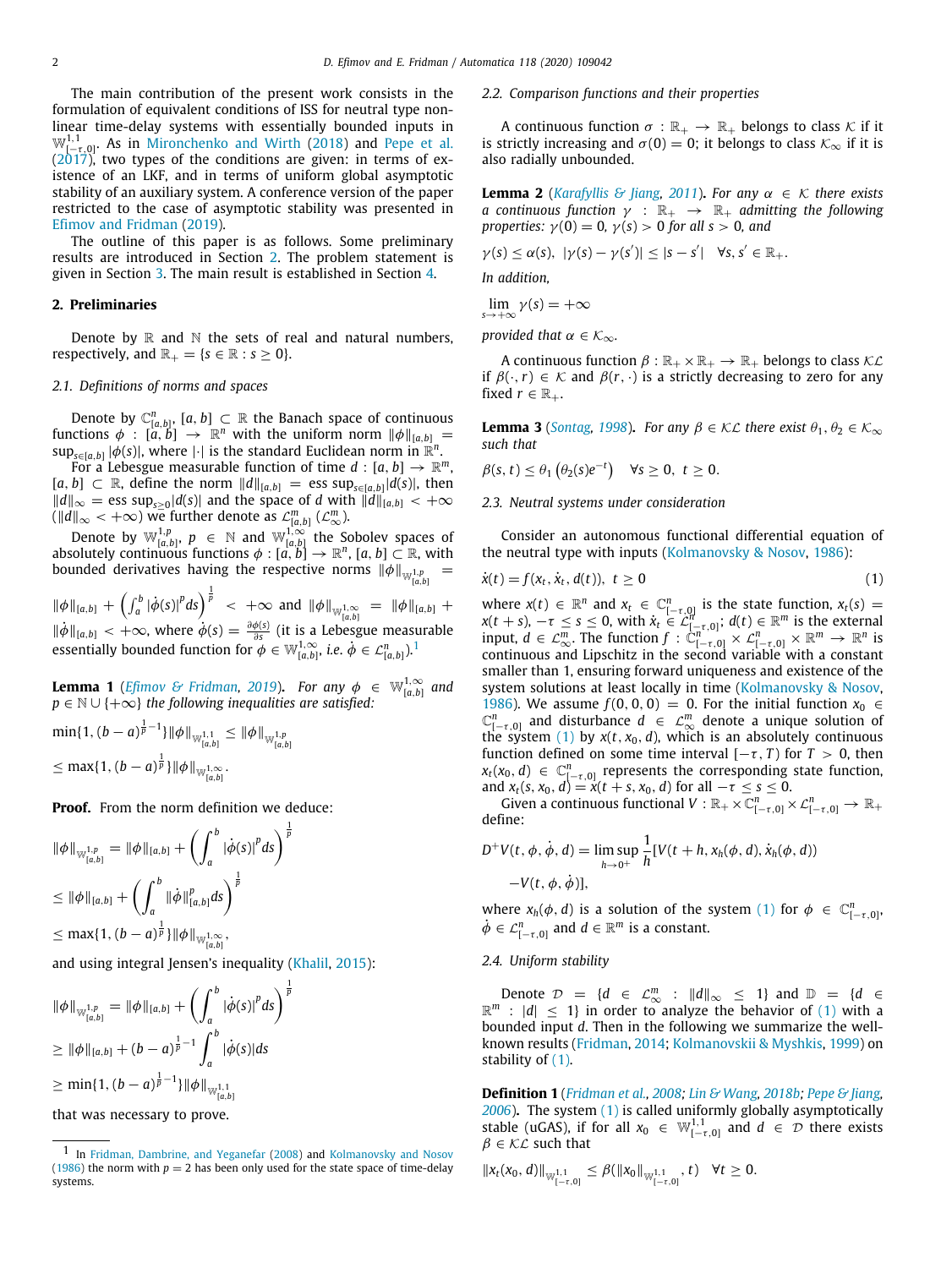Instead of  $\mathbb{W}_{[-\tau,0]}^{1,1}$  any other space  $\mathbb{W}_{[-\tau,0]}^{1,p}$  can be used in this definition for  $p \in \mathbb{N} \cup \{+\infty\}$ .

As it is usually assumed [\(Fridman et al.](#page-6-6), [2008;](#page-6-6) [Pepe & Jiang,](#page-7-13) [2006\)](#page-7-13), in this case

$$
|x(t,x_0,d)| \leq \beta(||x_0||_{\mathbb{W}^{1,1}_{[-\tau,0]}},t) \quad \forall t \geq 0.
$$

Recall that in [El'sgol'ts and Norkin](#page-6-7) [\(1973\)](#page-6-7), under the assumption that *f* is Lipschitz in the second variable  $\dot{\phi}$  with a constant smaller than 1, it is established that the latter estimate is equivalent to the stability in  $\mathbb{W}_{[-\tau,0]}^{1,\infty}$ .

**Definition 2.** A continuous functional  $V : \mathbb{R}_+ \times \mathbb{C}^n_{[-\tau,0]} \times \mathcal{L}^n_{[-\tau,0]} \to$  $\mathbb{R}_+$  is called simple if  $D^+V(t, \phi, \dot{\phi}, d)$  is independent on  $\ddot{\phi}$ .

For instance, a locally Lipschitz functional  $V: \mathbb{C}^n_{[-\tau,0]} \to \mathbb{R}_+$  is simple.

**Definition 3** (*[Fridman et al.](#page-6-6), [2008](#page-6-6); [Lin & Wang,](#page-7-8) [2018b;](#page-7-8) [Pepe & Jiang,](#page-7-13) [2006](#page-7-13)*). A continuous functional  $V : \mathbb{R}_+ \times \mathbb{C}^n_{[-\tau,0]} \times \mathcal{L}^n_{[-\tau,0]} \to \mathbb{R}_+$ is called LKF for the system ([1\)](#page-1-2) if it is simple, there exist  $p \in$  $\mathbb{N} \cup \{+\infty\}, \alpha_1, \alpha_2 \in \mathcal{K}_{\infty}$  and  $\alpha \in \mathcal{K}$  such that *V* is Lipschitz continuous on bounded sets in  $\mathbb{W}_{[-\tau,0]}^{1,p}\setminus\{0\}$ , and for all  $t\in\mathbb{R}_+$ ,  $d \in \mathbb{D}$  and  $\phi \in \mathbb{W}^{1,p}_{[-\tau,0]}\mathbb{D}$ 

$$
\alpha_1(\|\phi\|_{\mathbb{W}_{[-\tau,0]}^{1,p}}) \leq V(t,\phi,\dot{\phi}) \leq \alpha_2(\|\phi\|_{\mathbb{W}_{[-\tau,0]}^{1,p}}),
$$
  

$$
D^+V(t,\phi,\dot{\phi},d) \leq -\alpha(V(t,\phi,\dot{\phi})).
$$

Note that existence of such a LKF implies that for all  $t \in \mathbb{R}_+$ ,  $d \in \mathbb{D}$  and  $\phi \in \mathbb{W}^{1,p}_{[-\tau,0]}\mathbb{D}$ 

$$
\alpha_1(|\phi(0)|) \le V(t, \phi, \dot{\phi}) \le \alpha_2(||\phi||_{\mathbb{W}^{1,p}_{[-\tau,0]}}),
$$
  

$$
D^+V(t, \phi, \dot{\phi}, d) \le -\hat{\alpha}(|\phi(0)|),
$$

where  $\hat{\alpha}(s) = \alpha(\alpha_1(s))$  is a function from class K, which is the standard LKF formulation used to establish asymptotic stability [\(Fridman,](#page-6-0) [2014](#page-6-0)).

<span id="page-2-1"></span>**Theorem 1** (*[Fridman,](#page-6-0) [2014;](#page-6-0) [Fridman et al.,](#page-6-6) [2008](#page-6-6)*)**.** *If there exists a LKF for the system* ([1](#page-1-2))*, then it is uGAS.*

There exist also some converse results to [Theorem](#page-2-1) [1,](#page-2-1) see, *e.g*., [Pepe and Karafyllis](#page-7-10) ([2013\)](#page-7-10), which are obtained for *V* :  $\mathbb{C}^n_{[-\tau,0]}\ \rightarrow\ \mathbb{R}_+$  and a special class of *f* in the Hale's form, and ([Karafyllis & Jiang,](#page-6-4) [2011](#page-6-4)) for the background framework. Here we will use the following counterpart of [Theorem](#page-2-1) [1](#page-2-1) given in [Efimov](#page-6-5) [and Fridman](#page-6-5) [\(2019](#page-6-5)) (since in the sequel we have to develop some steps of the proof from [Efimov and Fridman](#page-6-5) [\(2019\)](#page-6-5), it is presented in the [Appendix\)](#page-5-0):

<span id="page-2-2"></span>**Theorem 2.** *Let the system* ([1\)](#page-1-2) *be uGAS in the sense of [Theorem](#page-2-1)* [1](#page-2-1)  $and \ f \ : \ \mathbb{C}^n_{[-\tau,0]}\times \mathcal{L}^n_{[-\tau,0]}\times \mathbb{R}^m \ \to \ \mathbb{R}^n$  *be uniformly Lipschitz*  $\mathit{continuous}$  on bounded sets in  $\mathbb{W}_{[-\tau,0]}^{1,1}$  (i.e., for any closed and bounded subset  $\varUpsilon\subset \mathbb{W}_{[-\tau,0]}^{1,1}$  there exists  $L_{\varUpsilon}>0$  such that

 $|f(\phi, \dot{\phi}, d) - f(\phi, \dot{\phi}, d)| \leq L_T ||\phi - \phi||_{\mathbb{W}_{[-\tau, 0]}^{1,1}}$ 

*for all*  $\phi$ ,  $\phi \in \Upsilon$  *and*  $d \in \mathbb{D}$ *). Then there exists a LKF for the system*  $(1)$  $(1)$  $(1)$  *with*  $p = 1$ .

The expression for a LKF proposed in the proof of [Theorem](#page-2-2) [2,](#page-2-2) see  $(4)$  in the [Appendix,](#page-5-0) has an explicit form (if only negative definiteness of  $D^+V(x_0, \dot{x}_0, d)$  is required), and it is more simple than in [Karafyllis and Jiang](#page-6-4) [\(2011\)](#page-6-4), [Pepe and Karafyllis](#page-7-10) ([2013\)](#page-7-10) and [Pepe](#page-7-11) [et al.](#page-7-11) ([2017](#page-7-11)), where a two step procedure for construction of LKF has been proposed.

*2.5. Robust stability*

The ISS property is an extension of the conventional stability paradigm to the systems with external inputs [\(Fridman et al.,](#page-6-6) [2008;](#page-6-6) [Pepe & Jiang,](#page-7-13) [2006;](#page-7-13) [Teel](#page-7-14), [1998](#page-7-14)).

<span id="page-2-4"></span>**Definition 4** (*[Fridman et al.,](#page-6-6) [2008](#page-6-6); [Pepe & Jiang,](#page-7-13) [2006](#page-7-13)*)**.** The system ([1](#page-1-2)) is called practical ISS, if for all  $x_0 \in \mathbb{W}_{[-\tau,0]}^{1,1}$  and  $d \in \mathcal{L}_{\infty}^m$  there exist *q*  $\geq$  0,  $\beta \in \mathcal{KL}$  and  $\gamma \in \mathcal{K}$  such that for all *t*  $\geq$  0

$$
||x_t(x_0, d)||_{\mathbb{W}_{[-\tau, 0]}^{1,1}} \leq \beta(||x_0||_{\mathbb{W}_{[-\tau, 0]}^{1,1}}, t) + \gamma(||d||_{[0, t)}) + q.
$$
  
If  $q = 0$  then (1) is called ISS.

<span id="page-2-6"></span>**Definition 5.** The system [\(1](#page-1-2)) is said to possess the practical asymptotic gain (AG) property, if for all  $x_0 \in \mathbb{W}_{[-\tau,0]}^{1,1}$  and  $d \in \mathcal{L}_{\infty}^m$ there exist *q*  $\geq$  0 and *γ*  $\in$  *K* such that

$$
\lim_{t\to+\infty}||x_t(x_0,d)||_{\mathbb{W}_{[-\tau,0]}^{1,1}}\leq \gamma(||d||_{\infty})+q.
$$

If  $q = 0$  then [\(1](#page-1-2)) admits AG property.

**Definition 6.** The system [\(1\)](#page-1-2) is said to have the practical global stability (GS) property, if for all  $x_0 \in \mathbb{W}_{[-\tau,0]}^{1,1}$  and  $d \in \mathcal{L}_{\infty}^m$  there exist *q*  $\geq$  0 and  $\sigma_1, \sigma_2 \in \mathcal{K}$  such that for all  $t \geq 0$ 

$$
||x_t(x_0, d)||_{\mathbb{W}_{[-\tau, 0]}^{1,1}} \leq \max{\{\sigma_1(\|x_0\|_{\mathbb{W}_{[-\tau, 0]}^{1,1}}), \sigma_2(\|d\|_{\infty})\}} + q.
$$

If  $q = 0$  then [\(1](#page-1-2)) admits GS property.

Again, instead of  $\mathbb{W}_{[-\tau,0]}^{1,1}$  any other space  $\mathbb{W}_{[-\tau,0]}^{1,p}$  can be used in these definitions for  $p \in \mathbb{N} \cup \{+\infty\}$ .

As it follows from the definitions above, a (practical) ISS system has (practical) AG and (practical) GS properties, and for a system in ([1\)](#page-1-2) described by an ordinary differential equation (*i.e*., with  $\tau = 0$ ) the converse implication also holds [\(Dashkovskiy](#page-6-2) [et al.](#page-6-2), [2011](#page-6-2)).

As it has been observed in [Fridman et al.](#page-6-6) ([2008](#page-6-6)) and [Pepe and](#page-7-13) [Jiang](#page-7-13) ([2006\)](#page-7-13), a sufficient characterization of ISS property can be introduced for ([1\)](#page-1-2):

**Definition 7.** A continuous functional *V* : ℝ<sub>+</sub> × ℂ[-τ, 0] ×  $\mathcal{L}_{[-\tau,0]}^n$  → ℝ<sub>+</sub> is called practical ISS LKF for the system [\(1\)](#page-1-2) if it is simple and there exist  $p \in \mathbb{N} \cup \{+\infty\}$ ,  $r \geq 0$ ,  $\alpha_1, \alpha_2 \in \mathcal{K}_{\infty}$  and  $\alpha$ ,  $\chi \in \mathcal{K}$  such that *V* is Lipschitz continuous on bounded sets in  $\mathbb{W}_{[-\tau,0]}^{1,p} \setminus \{0\}$ , and for all  $t \in \mathbb{R}_+$ ,  $\phi \in \mathbb{W}_{[-\tau,0]}^{1,p}$  and  $d \in \mathbb{R}^m$ :

$$
\alpha_1(||\phi||_{\mathbb{W}_{[-\tau,0]}^{1,p}}) \le V(t,\phi,\dot{\phi}) \le \alpha_2(||\phi||_{\mathbb{W}_{[-\tau,0]}^{1,p}}),
$$
  
 
$$
V(t,\phi,\dot{\phi}) \ge \max\{r,\chi(|d|)\} \Longrightarrow D^+V(t,\phi,\dot{\phi},d) \le -\alpha(V(t,\phi,\dot{\phi})).
$$
  
If  $r = 0$  then V is an ISS LKF.

<span id="page-2-3"></span>**Theorem 3** (*[Fridman et al.](#page-6-6), [2008](#page-6-6)*)**.** *If there exists a (practical) ISS LKF for the system* ([1](#page-1-2)), *then it is (practical) ISS with the AG*  $\gamma = \alpha_1^{-1} \circ \chi$ .

There exist also some converse results to [Theorem](#page-2-3) [3](#page-2-3), see *e.g*. [Pepe et al.](#page-7-11) ([2017\)](#page-7-11), which are also obtained for  $V: \mathbb{C}^n_{[-\tau,0]} \to \mathbb{R}_+$ and neutral systems in Hale's form.

#### **3. Problem statement**

<span id="page-2-0"></span>The goal of this work is to propose a converse of [Theorem](#page-2-3) [3](#page-2-3) for  $x_t \in \mathbb{W}^{\uparrow,1}_{[-\tau,0]}$  and for another class of *f* than in [Pepe and Karafyllis](#page-7-10) ([2013\)](#page-7-10) and [Pepe et al.](#page-7-11) ([2017\)](#page-7-11). In particular, as in [Theorem](#page-2-2) [2](#page-2-2) the following hypothesis is accepted in the sequel:

<span id="page-2-5"></span>**Assumption 1.** The system ([1\)](#page-1-2) is ISS in the sense of [Definition](#page-2-4) [4,](#page-2-4) and  $f: \mathbb{C}^n_{[-\tau,0]} \times \mathcal{L}^n_{[-\tau,0]} \times \mathbb{R}^m \to \mathbb{R}^n$  is Lipschitz continuous on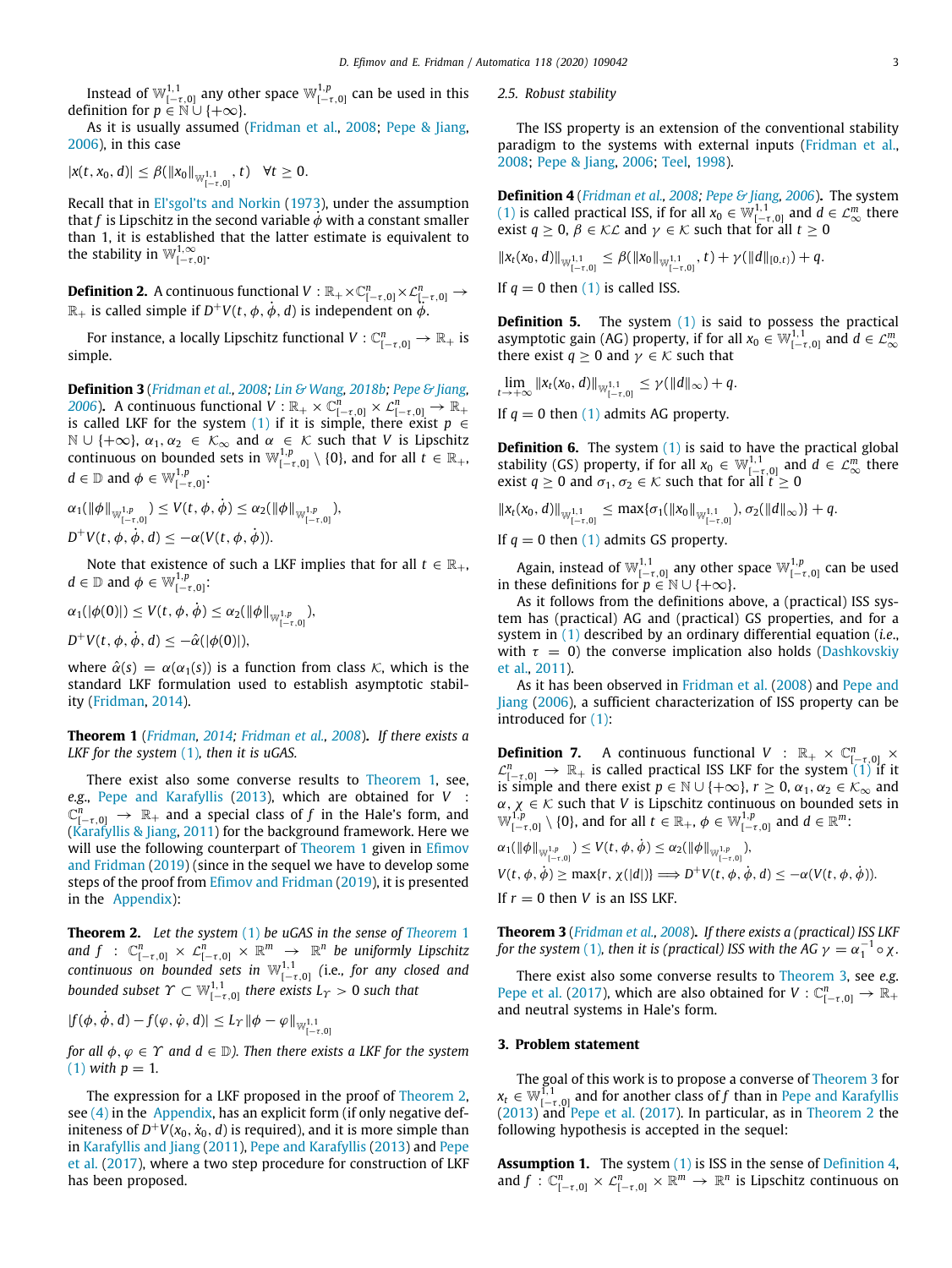bounded sets in  $\mathbb{W}_{[-\tau,0]}^{1,1}\!\times\!\mathbb{R}^m$ : for any closed and bounded subsets  $\Upsilon \subset \mathbb{W}_{[-\tau,0]}^{1,1}$  and  $\overline{D} \subset \mathbb{R}^m$  there exists  $L_{\Upsilon,D} > 0$  such that

$$
|f(\phi, \dot{\phi}, d) - f(\varphi, \dot{\varphi}, \delta)| \leq L_{\Upsilon, D}(\|\phi - \varphi\|_{\mathbb{W}_{[-\tau, 0]}^{1, 1}} + |d - \delta|)
$$

for all  $\phi$ ,  $\phi \in \Upsilon$  and  $d, \delta \in D$ .

Here the boundedness of a subset is understood as boundedness of the least upper bound of the norm for difference of any two elements of the subset.

An example of such a system is given by dynamics with distributed delays in the state derivatives and general delays in the state:

$$
f(\phi, \dot{\phi}, d) = F(\phi, \int_{-\tau}^{0} k(s)\dot{\phi}(s)ds, d)
$$

**with a Lipschitz continuous on bounded sets function**  $F: \mathbb{C}^n_{[-\tau,0]} \times$  $\mathbb{R}^{2n} \to \mathbb{R}^n$  and an essentially bounded kernel  $k: [-\tau,0] \to \mathbb{R}$ . An important example covered by [Assumption](#page-2-5) [1](#page-2-5) includes retarded system with a pointwise delay:

$$
\dot{x}(t) = F(x(t), x(t-\tau), d(t)),
$$

then  $f(\phi, \dot{\phi}, d) = F(\phi(0), \phi(0) - \int_{-\tau}^{0} \dot{\phi}(s) ds, d)$  and it has been observed previously ([Fridman,](#page-6-8) [2001,](#page-6-8) [2014\)](#page-6-0) that a LKF in  $\mathbb{W}_{[-\tau,0]}^{1,2}$  for this kind of dynamics is usually more efficient than in  $\mathbb{C}_{[-\tau,0]}^{h}$ (especially for robustness analysis).

From the relations between the norms given in [Lemma](#page-1-3) [1](#page-1-3) we observe that boundedness of  $x_t$  in  $\mathbb{W}_{[-\tau,0]}^{1,+\infty}$  implies immediately a similar property for all other norms. Therefore, a stability analysis performed in the space  $\mathbb{W}_{[-\tau,0]}^{1,1}$  seems to be less restrictive, which is the motivation for selection of that space in this problem formulation.

#### **4. Main results**

<span id="page-3-0"></span>In this section, first, some preliminary results are established, which clarify the features and significance of the imposed assumptions, and second, a converse result is presented.

#### *4.1. Lipschitz continuity of solutions*

Under the introduced restrictions we have the following useful property for the solutions of system [\(1](#page-1-2)):

**Proposition 1.** *Let [Assumption](#page-2-5)* [1](#page-2-5) *be satisfied. Then in* ([1](#page-1-2))*, for any*  $T > 0$ , and closed and bounded subsets  $\varUpsilon \subset \mathbb{W}_{[-\tau,0]}^{1,1}$  and  $\varTheta \subset \mathcal{L}_{\infty}^m,$ *there exists*  $M_{T,T,\Theta} > 0$  *such that* 

$$
\begin{aligned} &\|x_t(\phi, d) - x_t(\varphi, \delta)\|_{\mathbb{W}_{[-\tau, 0]}^{1,1}} \le M_{T, \Upsilon, \Theta}(\|\phi - \varphi\|_{\mathbb{W}_{[-\tau, 0]}^{1,1}} \\ &+ \|d - \delta\|_{[0, T)}) \quad \forall t \in [0, T] \end{aligned}
$$

*for all*  $\phi, \varphi \in \Upsilon$  *and*  $d, \delta \in \Theta$ *.* 

**Proof.** According to [Assumption](#page-2-5) [1](#page-2-5) there are  $\beta \in \mathcal{KL}$  and  $\gamma \in \mathcal{K}$ such that (consider also  $q \geq 0$ )

$$
||x_t(x_0, d)||_{\mathbb{W}_{[-\tau, 0]}^{1,1}} \leq \beta(||x_0||_{\mathbb{W}_{[-\tau, 0]}^{1,1}}, t) + \gamma(||d||_{\infty}) + q
$$

for all  $t\geq 0$ , for all  $x_0\in\mathbb{W}_{[-\tau,0]}^{1,1}$  and  $d\in\mathcal{L}_{\infty}^m.$  For any  $\varUpsilon$  and  $\varTheta$ as above,  $\phi, \varphi \in \Upsilon$  and  $d, \delta \in \Theta$ , there exists  $\rho > 0$  such that  $\|\phi\|_{\mathbb{W}_{[-\tau,0]}^{1,1}} \leq \rho, \|\varphi\|_{\mathbb{W}_{[-\tau,0]}^{1,1}} \leq \rho, \|d\|_{\infty} \leq \rho \text{ and } \|\delta\|_{\infty} \leq \rho.$  Hence, we have

$$
\max\{\|x_t(\phi, d)\|_{\mathbb{W}_{[-\tau, 0]}^{1,1}}, \|x_t(\varphi, \delta)\|_{\mathbb{W}_{[-\tau, 0]}^{1,1}}\} \leq \beta(\rho, 0)
$$
  
+ $\gamma(\rho) + q$ 

and

$$
|f(x_t(\phi, d), \dot{x}_t(\phi, d), d(t)) - f(x_t(\phi, \delta), \dot{x}_t(\phi, \delta), \delta(t))|
$$
  
\n
$$
\leq L_\rho(||x_t(\phi, d) - x_t(\phi, \delta)||_{\mathbb{W}_{[-\tau, 0]}^{1,1}} + |d(t) - \delta(t)|)
$$

for almost all  $t \geq 0$ , where  $L_p > 0$  represents the Lipschitz constant of *f* on the set  $\{\phi \in \mathbb{W}_{[-\tau,0]}^{1,1} : ||\phi||_{\mathbb{W}_{[-\tau,0]}^{1,1}} \leq \beta(\rho,0)+\gamma(\rho)+q\}$ and  $\{d \in \mathcal{L}_{\infty}^m : ||d||_{\infty} \leq \rho\}$  (it exists due to [Assumption](#page-2-5) [1](#page-2-5)). For any  $\phi \in \mathbb{W}_{[-\tau,0]}^{1,1}$  and  $d \in \mathcal{L}_{\infty}^m$  we have:

$$
x(t, \phi, d) = x(0, \phi, d) + \int_0^t f(x_s(\phi, d), \dot{x}_s(\phi, d), d(s))ds
$$
  
for all  $t \ge 0$ , and for  $\phi, \varphi \in \Upsilon$  and  $d, \delta \in \Theta$ :

$$
|X(t, \phi, d) - X(t, \phi, \delta)| \le |X(0, \phi, d) - X(0, \phi, \delta)|
$$
  
+ 
$$
\int_0^t |f(x_s(\phi, d), \dot{x}_s(\phi, d), d(s)) - f(x_s(\phi, \delta), \dot{x}_s(\phi, \delta), \delta(s))| ds
$$
  

$$
\le |X(0, \phi, d) - X(0, \phi, \delta)|
$$
  
+ 
$$
L_\rho \int_0^t ||x_s(\phi, d) - x_s(\phi, \delta)||_{\mathbb{W}_{[-\tau, 0]}^{1, 1}} + |d(s) - \delta(s)| ds.
$$

Therefore, for  $t > 0$ :

$$
||x_t(\phi, d) - x_t(\varphi, \delta)||_{\mathbb{W}_{[-\tau, 0]}^{1,1}} = \sup_{-\tau \leq s \leq 0} |x(t + s, \phi, d) - x(t + s, \varphi, \delta)|
$$
  
+ 
$$
\int_{-\tau}^{0} |\dot{x}(t + \sigma, \phi, d) - \dot{x}(t + \sigma, \varphi, \delta)| d\sigma
$$
  

$$
\leq ||\phi - \varphi||_{\mathbb{W}_{[-\tau, 0]}^{1,1}}
$$
  
+ 
$$
\int_{0}^{t} |f(x_{\sigma}(\phi, d), \dot{x}_{\sigma}(\phi, d), d(\sigma)) - f(x_{\sigma}(\varphi, \delta), \dot{x}_{\sigma}(\varphi, \delta), \delta(\sigma))| d\sigma
$$
  
+ 
$$
\int_{-\tau}^{0} |\dot{x}(t + \sigma, \phi, d) - \dot{x}(t + \sigma, \varphi, \delta)| d\sigma
$$
  

$$
\leq 2||\phi - \varphi||_{\mathbb{W}_{[-\tau, 0]}^{1,1}}
$$
  
+ 
$$
2 \int_{0}^{t} |f(x_{\sigma}(\phi, d), \dot{x}_{\sigma}(\phi, d), d(\sigma)) - f(x_{\sigma}(\varphi, \delta), \dot{x}_{\sigma}(\varphi, \delta), \delta(\sigma))| d\sigma
$$
  

$$
\leq 2||\phi - \varphi||_{\mathbb{W}_{[-\tau, 0]}^{1,1}}
$$
  
+ 
$$
2L_{\rho} \int_{0}^{t} ||x_{\sigma}(\phi, d) - x_{\sigma}(\varphi, \delta)||_{\mathbb{W}_{[-\tau, 0]}^{1,1}} + |d(\sigma) - \delta(\sigma)| d\sigma
$$
  

$$
\leq 2||\phi - \varphi||_{\mathbb{W}_{[-\tau, 0]}^{1,1}} + 2L_{\rho}t||d - \delta||_{[0, t)}
$$
  
+ 
$$
2L_{\rho} \int_{0}^{t} ||x_{\sigma}(\phi, d) - x_{\sigma}(\varphi, \delta)||_{\mathbb{W}_{[-\tau, 0]}^{1,1}} d\sigma.
$$

<span id="page-3-1"></span>Next, using Gronwall's Lemma ([Khalil,](#page-7-2) [2015\)](#page-7-2) we obtain for all  $t \in [0, T]$ :

$$
\begin{aligned} ||x_t(\phi, d) - x_t(\varphi, d)||_{\mathbb{W}^{1,1}_{[-\tau, 0]}} &\leq 2(||\phi - \varphi||_{\mathbb{W}^{1,1}_{[-\tau, 0]}}) \\ + L_{\rho}T||d - \delta||_{[0,T)}e^{2L_{\rho}t}.\end{aligned}
$$

Consequently, take any  $T > 0$  then

$$
\begin{aligned} &\|x_t(\phi, d) - x_t(\varphi, d)\|_{\mathbb{W}^{1,1}_{[-\tau,0]}} \le M_{T,T,\Theta}(\|\phi - \varphi\|_{\mathbb{W}^{1,1}_{[-\tau,0]}}) \\ &+ \|d - \delta\|_{[0,T)}) \quad \forall t \in [0,T] \\ &\text{for } M_{T,T,\Theta} = 2 \max\{1, L_{\rho}T\} e^{2L_{\rho}T}. \end{aligned}
$$

Thus, under [Assumption](#page-2-5) [1](#page-2-5), for any bounded set of initial conditions and inputs, for a compact interval of time, for the solutions of the system [\(1](#page-1-2)) there is a kind of local Lipschitz property with respect to the initial conditions and inputs. It is worth to highlight that the result is substantiated in the space  $\mathbb{W}^{1,1}_{[-\tau,0]}$ , and a similar conclusion in  $\mathbb{W}_{[-\tau,0]}^{1,\infty}$  was obtained for the system [\(1\)](#page-1-2) in the Hale's form [\(Pepe & Karafyllis,](#page-7-10) [2013](#page-7-10); [Pepe et al.](#page-7-11), [2017](#page-7-11)).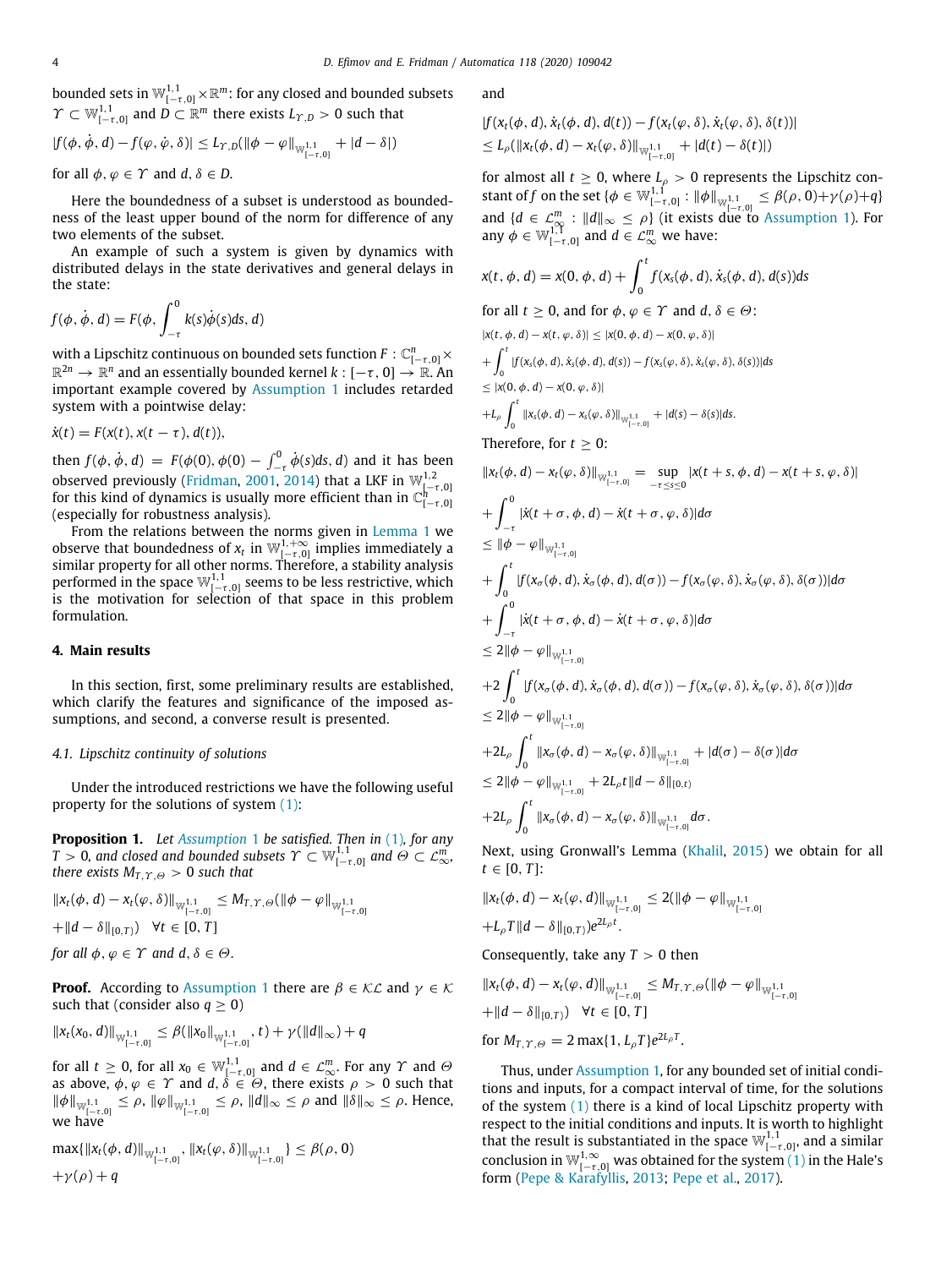**Remark 1.** In addition, due to [Lemma](#page-1-3) [1,](#page-1-3) for any closed and bounded subset  $\varUpsilon\subset\mathbb{W}_{[-\tau,0]}^{1,1}.$ 

$$
|f(\phi, \dot{\phi}, d) - f(\varphi, \dot{\varphi}, \delta)| \leq L_{\Upsilon, D, p}(\|\phi - \varphi\|_{\mathbb{W}_{[-\tau, 0]}^{1, p}} + |d - \delta|)
$$

for all  $\phi, \varphi \in \mathbb{W}_{[-\tau,0]}^{1,p}$  and  $d, \delta \in D$  such that  $\|\phi\|_{\mathbb{W}_{[-\tau,0]}^{1,p}}$ ≤  $\min\{1, \tau^{\frac{1}{p}-1}\}\varrho$  and  $\|\varphi\|_{\mathbb{W}_{[-\tau,0]}^{1,p}} \leq \min\{1, \tau^{\frac{1}{p}-1}\}\varrho$ , where  $L_{\Upsilon, D, p} =$  $\max\{1, \tau^{1-\frac{1}{p}}\}_{L\Upsilon, D}$  $\max\{1, \tau^{1-\frac{1}{p}}\}_{L\Upsilon, D}$  $\max\{1, \tau^{1-\frac{1}{p}}\}_{L\Upsilon, D}$  with  $L_{\Upsilon, D}$  given in [Assumption](#page-2-5) 1 and  $\varrho > 0$  is

the corresponding norm bound on Υ , *i.e*. the Lipschitz continuity of *f* in  $\mathbb{W}_{[-\tau,0]}^{1,p}$  also follows.

# *4.2. A uniformly GAS system*

Further consider an auxiliary system:

$$
\dot{z}(t) = f(z_t, \dot{z}_t, \gamma^{-1}(\frac{1}{2}||z_t||_{\mathbb{W}_{[-\tau,0]}^{1,1}})\delta(t)), \ t \geq 0,
$$
 (2)

where  $z(t) \in \mathbb{R}^n$  and  $z_t \in \mathbb{C}_{[-\tau,0]}^n$  is the state as before,  $z_0 \in$  $\mathbb{W}_{[-\tau,0]}^{1,1}$ ,  $\gamma$  is the AG function given for [\(1](#page-1-2)) in [Definition](#page-2-6) [5](#page-2-6) (which exists for ([1\)](#page-1-2) under [Assumption](#page-2-5) [1](#page-2-5), and we can always assume that  $\gamma \in \mathcal{K}_{\infty}$ , then its inverse is well defined), and  $\delta \in \mathcal{D}$  is a uniformly bounded input. Obviously, the origin is an equilibrium of ([2\)](#page-4-0) since  $f(0, 0, 0) = 0$  in ([1\)](#page-1-2). In addition, for any  $z_0 \in W^{1,1}_{[-\tau,0]}$ and  $\delta \in \mathcal{D}$  the solution  $z_t(z_0, \delta)$  of [\(2\)](#page-4-0) is defined on some interval of time  $[0, T_{z_0}^{\max})$  and it coincides with the solution  $x_t(z_0, d)$  of  $(1)$  $(1)$ for *d*(*t*) =  $\gamma^{-1}(\frac{1}{2}||z_t(z_0,δ)||_{W_{[-\tau,0]}^{1,1}})δ(t)$  on this interval of time. Let us demonstrate a more strong relation between solutions of the systems  $(1)$  $(1)$  and  $(2)$  $(2)$  (as in [Sontag and Wang](#page-7-15)  $(1996)$  $(1996)$  $(1996)$ , see also Propositions 4.3 and 4.4 of [Karafyllis and Jiang](#page-6-4) [\(2011](#page-6-4))):

### **Proposition 2.** *The following relations are true:*

(*i*) *If the system* ([1\)](#page-1-2) *is ISS with the AG*  $\gamma$ *, then the system* ([2\)](#page-4-0) *is uGAS.*

(*ii*) If the system [\(2](#page-4-0)) is uGAS with the decay  $\beta \in \mathcal{KL}$ , then the *system* ([1](#page-1-2)) *is ISS with the AG*  $\beta(2\gamma(\cdot), 0)$ *.* 

**Proof.** (*i*) If the system ([1\)](#page-1-2) is ISS, then according to [Definition](#page-2-4) [4](#page-2-4)

$$
\|x_t(x_{t_0}, d)\|_{\mathbb{W}_{[-\tau,0]}^{1,1}} \leq \beta(\|x_{t_0}\|_{\mathbb{W}_{[-\tau,0]}^{1,1}}, t-t_0) + \gamma(\|d\|_{[t_0,t)}),
$$

for all  $t \ge t_0$ , for some  $\beta \in \mathcal{KL}$ ,  $\gamma \in \mathcal{K}_{\infty}$  and all  $x_{t_0} \in \mathbb{W}_{[-\tau,0]}^{1,1}$ , *d* ∈  $\mathcal{L}_{\infty}^m$ , *t*<sub>0</sub> ≥ 0. Since substituting *d*(*t*) =  $\gamma^{-1}(\frac{1}{2}||z_t||_{\mathbb{W}_{[\tau^{-1},0]}^{1,1}})\delta(t)$  in the system ([2](#page-4-0)) we get [\(1](#page-1-2)), for the latter with  $z_t = z_t(z_t, \delta)$  and any  $z_{t_0} \in \mathbb{W}_{[-\tau,0]}^{1,1}, \delta \in \mathcal{D}$  we obtain:

$$
||z_t||_{\mathbb{W}_{[-\tau,0]}^{1,1}} \leq \beta(||z_{t_0}||_{\mathbb{W}_{[-\tau,0]}^{1,1}}, t - t_0)
$$
  
+ $\gamma (\sup_{s \in [t_0,t)} |\gamma^{-1}(\frac{1}{2}||z_s||_{\mathbb{W}_{[-\tau,0]}^{1,1}})\delta(s)|)$   
=  $\beta (||z_{t_0}||_{\mathbb{W}_{[-\tau,0]}^{1,1}}, t - t_0) + \gamma (\sup_{s \in [t_0,t)} \gamma^{-1}(\frac{1}{2}||z_s||_{\mathbb{W}_{[-\tau,0]}^{1,1}}))$   
=  $\beta (||z_{t_0}||_{\mathbb{W}_{[-\tau,0]}^{1,1}}, t - t_0) + \frac{1}{2} \sup_{s \in [t_0,t)} ||z_s||_{\mathbb{W}_{[-\tau,0]}^{1,1}}$ 

for all  $t \in [0, T_{z_{t_0}}^{\max})$ . Hence,

$$
\sup_{s\in[t_0,t)}\|z_s\|_{\mathbb{W}_{[-\tau,0]}^{1,1}} \leq \sup_{s\in[t_0,t)} \{\beta(\|z_{t_0}\|_{\mathbb{W}_{[-\tau,0]}^{1,1}}, s-t_0) \n+\frac{1}{2} \sup_{\sigma \in [t_0,s)}\|z_{\sigma}\|_{\mathbb{W}_{[-\tau,0]}^{1,1}} \}\n= \sup_{s\in[t_0,t)} \beta(\|z_{t_0}\|_{\mathbb{W}_{[-\tau,0]}^{1,1}}, s-t_0) + \frac{1}{2} \sup_{s\in[t_0,t)}\|z_s\|_{\mathbb{W}_{[-\tau,0]}^{1,1}}.
$$

Take  $t_0 = 0$ , then from the last inequality

$$
\frac{1}{2}\sup_{s\in[0,t)}\|z_{s}(z_{0},\delta)\|_{\mathbb{W}_{[-\tau,0]}^{1,1}}\leq \beta(\|z_{0}\|_{\mathbb{W}_{[-\tau,0]}^{1,1}},0)
$$

for any  $t \geq 0$ , all  $z_0 \in \mathbb{W}_{[-\tau,0]}^{1,1}$  and all  $\delta \in \mathcal{D}$ , which implies global uniform boundedness of the solutions of the system ([2\)](#page-4-0). Therefore,  $T_{z_{t_0}}^{\max} = +\infty$  for all  $z_0 \in \mathbb{W}_{[-\tau,0]}^{1,1}$  and all  $\delta \in \mathcal{D}$ . Next, select  $t_0 = \frac{t}{2}$ .

$$
\sup_{s\in[\frac{t}{2},t)}\|z_s\|_{\mathbb{W}_{[-\tau,0]}^{1,1}} \leq \sup_{s\in[\frac{t}{2},t)}\beta(\|z_{\frac{t}{2}}\|_{\mathbb{W}_{[-\tau,0]}^{1,1}},s-\frac{t}{2})
$$
  
+
$$
\frac{1}{2}\sup_{s\in[\frac{t}{2},t)}\|z_s\|_{\mathbb{W}_{[-\tau,0]}^{1,1}},
$$

which for  $t \rightarrow +\infty$  (*i.e.*, considering the asymptotic behavior of ([2](#page-4-0))) results in

<span id="page-4-0"></span>lim sup<br> $t\rightarrow+\infty$ <sub>s⊂</sub>rt  $\sup_{s \in [\frac{t}{2}, t)} \|z_s\|_{\mathbb{W}_{[-\tau, 0]}^{1,1}} \leq \frac{1}{2}$  $\frac{1}{2}$   $\lim_{t\to+\infty}$  sup  $\sup_{s \in [\frac{t}{2}, t)} \|z_s\|_{\mathbb{W}^{1,1}_{[-\tau,0]}}$ 

that can be satisfied for  $\lim_{t\to+\infty} ||z_t||_{\mathbb{W}^{1,1}_{[-\tau,0]}} = 0$  only. Consequently, the system  $(2)$  is uniformly converging to the origin, the uGAS property has been established.

(*ii*) Conversely, let [\(2](#page-4-0)) be uGAS, then according to [Definition](#page-1-4) [1:](#page-1-4)

$$
\|z_t(z_{t_0},\delta)\|_{\mathbb{W}_{[-\tau,0]}^{1,1}} \leq \beta(\|z_{t_0}\|_{\mathbb{W}_{[-\tau,0]}^{1,1}}, t-t_0), \quad \forall t \geq t_0,
$$

for some  $\beta \in \mathcal{KL}$  and all  $z_0 \in \mathbb{W}_{[-\tau,0]}^{1,1}, \delta \in \mathcal{D}, t_0 \geq 0$ . Consider the system ([1\)](#page-1-2), take any  $x_0 \in \mathbb{W}_{[-\tau,0]}^{1,1}$  and any  $d \in$  $\mathcal{L}_{\infty}^{m}$ , assume that  $||d||_{\infty}$  ≤ γ<sup>-1</sup>( $\frac{1}{2}||x_t||_{\mathbb{W}_{[-\tau,0]}^{1,1}}$ ) for *t* ∈ [0, *t*<sub>1</sub>) with some (possibly infinite)  $t_1 \geq 0$ , then there is  $\delta \in \mathcal{D}$  such that  $d(t) = \gamma^{-1}(\frac{1}{2}||x_t||_{\mathbb{W}_{\lfloor -\tau,0\rfloor}^{1,1}})\delta(t)$  for all  $t \in [0, t_1)$  and, hence, using the properties of  $(2)$  $(2)$  we obtain:

<span id="page-4-1"></span>
$$
\|x_t(x_0,d)\|_{\mathbb{W}_{[-\tau,0]}^{1,1}}\leq \beta(\|x_0\|_{\mathbb{W}_{[-\tau,0]}^{1,1}},t),\quad \forall t\in [0,t_1).
$$

Next, assume that  $||d||_{\infty} > \gamma^{-1}(\frac{1}{2}||x_t||_{\mathbb{W}_{[-\tau,0]}^{1,1}})$  for *t* ∈ [*t*<sub>1</sub>, *t*<sub>2</sub>) with some  $t_2 > t_1$  (obviously, always  $t_1 + t_2 > 0$  for any  $x_0 \in \mathbb{W}_{[-\tau,0]}^{1,1}$ and  $d \in \mathcal{L}_{\infty}^m$ ), hence,

$$
||x_t||_{\mathbb{W}_{[-\tau,0]}^{1,1}} \leq 2\gamma(||d||_{\infty}), \quad \forall t \in [t_1,t_2).
$$

Finally, let again  $||d||_{\infty}$  ≤ γ<sup>-1</sup>( $\frac{1}{2}||x_t||_{\mathbb{W}_{[-\tau,0]}^{1,1}}$ ) for *t* ∈ [*t*<sub>2</sub>, *t*<sub>3</sub>) with some  $t_3 > t_2$ , similarly

$$
\|x_t(x_0, d)\|_{\mathbb{W}_{[-\tau, 0]}^{1,1}} \leq \beta(\|x_{t_2}\|_{\mathbb{W}_{[-\tau, 0]}^{1,1}}, t - t_2)
$$
  

$$
\leq \beta(2\gamma(\|d\|_{\infty}), 0), \quad \forall t \in [t_2, t_3)
$$

since in this case  $||x_{t_2}||_{\mathbb{W}_{[-\tau,0]}^{1,1}} = 2\gamma(||d||_{\infty})$  by construction. Next, all these steps can be repeated iteratively if necessary (they cover all possible scenarios), and it is clear that for all  $t \geq 0$ 

$$
\|x_t(x_0,d)\|_{\mathbb{W}_{[-\tau,0]}^{1,1}} \leq \beta(\|x_0\|_{\mathbb{W}_{[-\tau,0]}^{1,1}},t) + \beta(2\gamma(\|d\|_{\infty}),0),
$$

since by definition  $\beta(s, 0) > s$  for all  $s > 0$ , which implies ISS property of ([1\)](#page-1-2).

# *4.3. Converse design of LKF*

For brevity of exposition the analysis is presented in the space  $\mathbb{W}_{[-\tau,0]}^{1,1}$  $\mathbb{W}_{[-\tau,0]}^{1,1}$  $\mathbb{W}_{[-\tau,0]}^{1,1}$  (we need the result of [Proposition](#page-3-1) 1 formulated in this space) and for ISS case only.

**Theorem 4.** *Let [Assumption](#page-2-5)* [1](#page-2-5) *be satisfied, then there exists an ISS LKF for the system* ([1](#page-1-2))*.*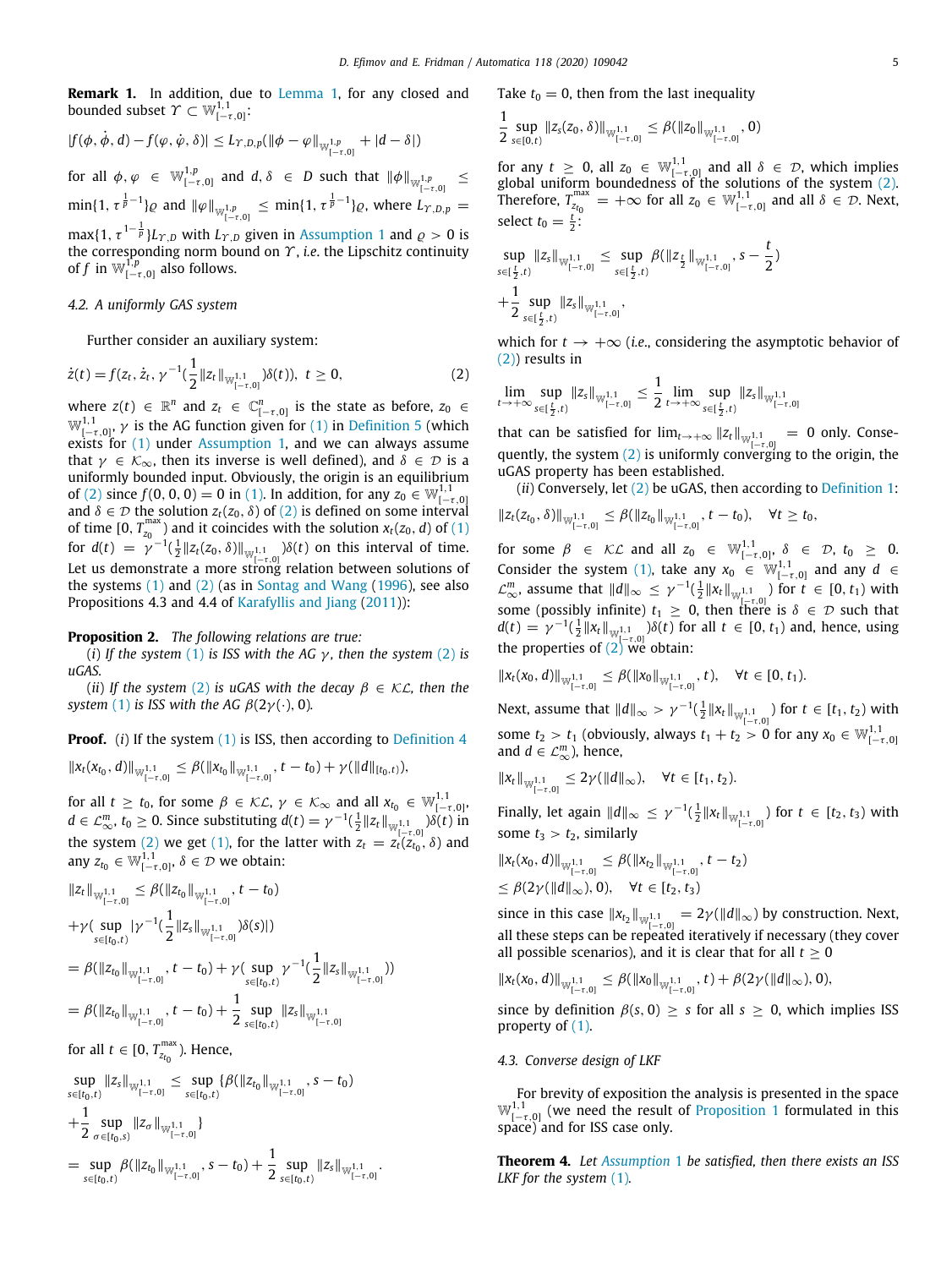**Proof.** Under the introduced hypothesis and [Lemma](#page-1-5) [3](#page-1-5) there are  $\theta_1, \theta_2, \theta_3 \in \mathcal{K}_{\infty}$  such that

$$
\|x_t(x_0,d)\|_{\mathbb{W}_{[-\tau,0]}^{1,1}} \leq \theta_1\left(\theta_2(\|x_0\|_{\mathbb{W}_{[-\tau,0]}^{1,1}})e^{-t}\right) + \theta_3(\|d\|_{\infty})
$$

for all  $t \geq 0$ , for all  $x_0 \in \mathbb{W}_{[-\tau,0]}^{1,1}$  and  $d \in \mathcal{L}_{\infty}^m$ . Recalling [Lemma](#page-1-6) [2](#page-1-6), there exists a continuous, positive definite and radially unbounded function  $\psi : \mathbb{R}_+ \to \mathbb{R}_+$  admitting the following properties:

$$
\psi(s) \leq \theta_3^{-1}(s), \ |\psi(s) - \psi(s')| \leq |s - s'| \quad \forall s, s' \in \mathbb{R}_+.
$$

Following the arguments of Proposition [2,](#page-4-1) the system (that is a variant of ([2\)](#page-4-0))

$$
\dot{z}(t) = F(z_t, \dot{z}_t, \delta(t)), \ t \ge 0,
$$
\n<sup>(3)</sup>

where  $z(t) \in \mathbb{R}^n$ ,  $z_t \in \mathbb{C}^n_{[-\tau,0]}, \delta \in \mathcal{D}$  and  $F(z_t, \dot{z}_t, \delta(t)) =$  $f(z_t, \dot{z}_t, \psi(\frac{1}{2} \| z_t \|_{\mathbb{W}_{[-\tau,0]}^{1,1}}) \delta(t) )$ , is uGAS. Indeed,

$$
\begin{aligned} &\theta_3(\sup_{s\in [t_0,t)} \psi(\frac{1}{2}\|z_s\|_{\mathbb{W}_{[-\tau,0]}^{1,1}})) \leq \theta_3(\sup_{s\in [t_0,t)} \theta_3^{-1}(\frac{1}{2}\|z_s\|_{\mathbb{W}_{[-\tau,0]}^{1,1}}))\\ &= \frac{1}{2}\sup_{s\in [t_0,t)} \|z_s\|_{\mathbb{W}_{[-\tau,0]}^{1,1}}\end{aligned}
$$

as for [\(2](#page-4-0)) (and all other arguments of Proposition [2](#page-4-1) stay unchanged). Now, take any closed and bounded subset  $\varUpsilon\subset\mathbb{W}^{1,1}_{[-\tau,0]},$ according to [Assumption](#page-2-5) [1](#page-2-5) there exists  $L_{\gamma,\mathbb{D}} > 0$  such that

$$
|F(\phi, \dot{\phi}, \delta) - F(\varphi, \dot{\varphi}, \delta)| = |f(\phi, \dot{\phi}, \psi(\frac{1}{2} ||\phi||_{\mathbb{W}_{[-\tau,0]}^{1,1}}) \delta)
$$
  
\n
$$
-f(\varphi, \dot{\varphi}, \psi(\frac{1}{2} ||\varphi||_{\mathbb{W}_{[-\tau,0]}^{1,1}}) \delta)|
$$
  
\n
$$
\leq L_{\Upsilon, \mathbb{D}}(||\phi - \varphi||_{\mathbb{W}_{[-\tau,0]}^{1,1}} + |\psi(\frac{1}{2} ||\phi||_{\mathbb{W}_{[-\tau,0]}^{1,1}}) \delta
$$
  
\n
$$
-\psi(\frac{1}{2} ||\varphi||_{\mathbb{W}_{[-\tau,0]}^{1,1}}) \delta|)
$$
  
\n
$$
\leq L_{\Upsilon, \mathbb{D}}(||\phi - \varphi||_{\mathbb{W}_{[-\tau,0]}^{1,1}} + |\psi(\frac{1}{2} ||\phi||_{\mathbb{W}_{[-\tau,0]}^{1,1}}) - \psi(\frac{1}{2} ||\varphi||_{\mathbb{W}_{[-\tau,0]}^{1,1}}) - \psi(\frac{1}{2} ||\varphi||_{\mathbb{W}_{[-\tau,0]}^{1,1}}) - \psi(\frac{1}{2} ||\varphi||_{\mathbb{W}_{[-\tau,0]}^{1,1}}) - ||\varphi||_{\mathbb{W}_{[-\tau,0]}^{1,1}}) - ||\varphi||_{\mathbb{W}_{[-\tau,0]}^{1,1}}|)
$$
  
\n
$$
\leq \frac{3}{2} L_{\Upsilon, \mathbb{D}} ||\phi - \varphi||_{\mathbb{W}_{[-\tau,0]}^{1,1}}
$$

for all  $\phi, \varphi \in \Upsilon$  and  $\delta \in \mathbb{D}$ , where the Lipschitz properties of  $\psi$  and  $\|\cdot\|_{\mathbb{W}_{[-\tau,0]}^{1,1}}$  were used in the last two steps. Therefore, *F* is uniformly Lipschitz continuous on bounded sets in  $\mathbb{W}_{[-\tau,0]}^{1,1}$ , then all conditions of [Theorem](#page-2-2) [2](#page-2-2) are satisfied and the system  $(3)$  $(3)$ admits a LKF *V*, which is Lipschitz continuous on bounded sets in  $\mathbb{W}_{[-\tau,0]}^{1,1}\setminus\{0\}$ , and for all  $\delta\in\mathbb{D}$  and  $\phi\in\mathbb{W}_{[-\tau,0]}^{1,1}$ :

$$
\alpha_1(\|\phi\|_{\mathbb{W}_{[-\tau,0]}^{1,1}}) \leq V(\phi,\dot{\phi}) \leq \alpha_2(\|\phi\|_{\mathbb{W}_{[-\tau,0]}^{1,1}}),
$$
  

$$
D^+V(\phi,\dot{\phi},\delta) \leq -\alpha(V(\phi,\dot{\phi}))
$$

for some  $\alpha_1, \alpha_2, \alpha \in \mathcal{K}_{\infty}$ . Returning to the system [\(1\)](#page-1-2), for any  $\phi \in \mathbb{W}_{[-\tau,0]}^{1,1}$  and  $d \in \mathbb{R}^m$ , let  $\underline{\psi}(\frac{1}{2} || \phi ||_{\mathbb{W}_{[-\tau,0]}^{1,1}}) \geq ||d|$ , where  $\psi(s) = \frac{s}{1+s} \inf_{\sigma \geq s} \psi(\sigma)$  is a function from class  $\mathcal{K}_{\infty}$ , then  $d =$  $\overline{\psi}(\frac{1}{2}\|\phi\|_{\mathbb{W}_{[-\tau,0]}^{1,1}}) \delta' = \psi(\frac{1}{2}\|\phi\|_{\mathbb{W}_{[-\tau,0]}^{1,1}}) \delta$  for some  $\delta', \delta \in \mathbb{D}$ , hence, the following implication holds in [\(1](#page-1-2)):

$$
V(\phi, \dot{\phi}) \ge \chi(|d|) \Rightarrow \|\phi\|_{\mathbb{W}_{[-\tau,0]}^{1,1}} \ge 2\underline{\psi}^{-1}(|d|)
$$
  

$$
\Rightarrow D^{+}V(\phi, \dot{\phi}, d) \le -\alpha(V(\phi, \dot{\phi})),
$$

where  $\chi(s) = \alpha_2(2\psi^{-1}(s))$ , which implies that *V* is an ISS LKF for [\(1](#page-1-2)).

The obtained result shows that the existence of a coercive ISS LKF is necessary and sufficient for ISS of the system ([1](#page-1-2)) in  $\mathbb{W}_{[-\tau,0]}^{1,1}$  provided that the Lipschitz continuity property stated in [Assumption](#page-2-5) [1](#page-2-5) is verified. The proposed conditions establish a direct relation between a LKF for the auxiliary system [\(3](#page-5-2)) and the required ISS LKF of [\(1\)](#page-1-2).

# **5. Conclusions**

The problem of existence of an ISS LKF for nonlinear neutral type time-delay systems is solved considering the ISS property in  $\mathbb{W}_{[-\tau,0]}^{1,1}$  space. It is shown that Lipschitz property of *f* defined in such a space can be transformed to the same property of the solutions of ([1](#page-1-2)), and relations between ISS and uGAS properties of  $(1)$  $(1)$  and an auxiliary system  $(2)$  $(2)$  are established.

### <span id="page-5-2"></span>**Appendix**

<span id="page-5-0"></span>Under the introduced hypothesis in [Theorem](#page-2-2) [2](#page-2-2), and [Lemma](#page-1-5) [3,](#page-1-5) there are  $\theta_1, \theta_2 \in \mathcal{K}_{\infty}$  such that

$$
\|x_t(x_0, d)\|_{\mathbb{W}_{[-\tau, 0]}^{1,1}} \leq \theta_1 \left(\theta_2(\|x_0\|_{\mathbb{W}_{[-\tau, 0]}^{1,1}})e^{-t}\right) \quad \forall t \geq 0
$$

for all  $x_0 \in \mathbb{W}_{[-\tau,0]}^{1,1}$  and  $d \in \mathcal{D}$ , then by recalling [Lemma](#page-1-6) [2,](#page-1-6) there exists a continuous, positive definite and radially unbounded function  $\zeta : \mathbb{R}_+ \to \mathbb{R}_+$  admitting the following properties:

$$
\zeta(s) \leq \theta_1^{-1}(s), \ |\zeta(s) - \zeta(s')| \leq |s - s'| \quad \forall s, s' \in \mathbb{R}_+.
$$
  
Now, for any  $x_0 \in \mathbb{W}_{[-\tau, 0]}^{1,1}$  select

<span id="page-5-1"></span>
$$
V(x_0, \dot{x}_0) = \sup_{t \ge 0, d \in \mathcal{D}} \{ \varsigma(\|x_t(x_0, d)\|_{\mathbb{W}_{[-\tau, 0]}^{1,1}}) \frac{\kappa_1 + t}{\kappa_2 + t} \}
$$
(4)

with 
$$
\frac{\kappa_2}{1+\kappa_2} < \kappa_1 < \kappa_2 < +\infty
$$
. Then

$$
V(x_0, \dot{x}_0) \leq \sup_{t \geq 0, d \in \mathcal{D}} \{\theta_2(\|x_0\|_{\mathbb{W}_{[-\tau,0]}^{1,1}}) e^{-t} \frac{\kappa_1 + t}{\kappa_2 + t} \}
$$
  
 
$$
\leq \frac{\kappa_1}{\kappa_2} \theta_2(\|x_0\|_{\mathbb{W}_{[-\tau,0]}^{1,1}})
$$
  
and

a

$$
V(x_0, \dot{x}_0) \geq \sup_{t \geq 0, d \in \mathcal{D}} \{ \varsigma(\|x_t(x_0, d)\|_{\mathbb{W}_{[-\tau, 0]}^{1,1}}) \frac{\kappa_1}{\kappa_2} \}
$$
  
 
$$
\geq \varsigma(\|x_0\|_{\mathbb{W}_{[-\tau, 0]}^{1,1}}) \frac{\kappa_1}{\kappa_2}
$$

since under introduced restrictions on  $\kappa_1$  and  $\kappa_2$  the functions  $\frac{k_1+t}{k_2+t}$  and  $e^{-t}\frac{k_1+t}{k_2+t}$  are strictly increasing and decreasing, respectively. Define  $\underline{\zeta}(s) = \frac{s}{1+s} \inf_{\sigma \geq s} \zeta(\sigma)$ , which is a function from class  $\mathcal{K}_{\infty}$ , then

$$
\frac{\kappa_1}{\kappa_2} \underline{\varsigma}(\|x_0\|_{\mathbb{W}_{[-\tau,0]}^{1,1}}) \leq V(x_0,\dot{x}_0) \leq \frac{\kappa_1}{\kappa_2} \theta_2(\|x_0\|_{\mathbb{W}_{[-\tau,0]}^{1,1}})
$$

for all  $x_0 \in \mathbb{W}_{[-\tau,0]}^{1,1}$ , and the LKF  $V(x_0, x_0)$  is coercive admitting lower and upper bounds in terms of functions from the class  $\mathcal{K}_{\infty}$  with respect to  $||x_0||_{\mathbb{W}_{[-\tau,0]}^{1,1}}$  as desired. From the decreasing of  $e^{-t} \frac{\kappa_1+t}{\kappa_2+t}$  it also follows that there exists  $T^{\chi_0} > 0$  such that

$$
V(x_0, \dot{x}_0) = \sup_{0 \leq t \leq T^{x_0}, d \in \mathcal{D}} \{ \mathcal{G}(\|x_t(x_0, d)\|_{\mathbb{W}_{[-\tau, 0]}^{1,1}}) \frac{\kappa_1 + t}{\kappa_2 + t} \},
$$

and since

$$
S(||x_0||_{\mathbb{W}_{[-\tau,0]}^{1,1}}) \frac{\kappa_1}{\kappa_2} \leq V(x_0, \dot{x}_0)
$$
  
\n
$$
\leq \sup_{0 \leq t \leq T^{\chi_0}, d \in \mathcal{D}} {\{\theta_2(\|x_0\|_{\mathbb{W}_{[-\tau,0]}^{1,1}})} e^{-t}\},
$$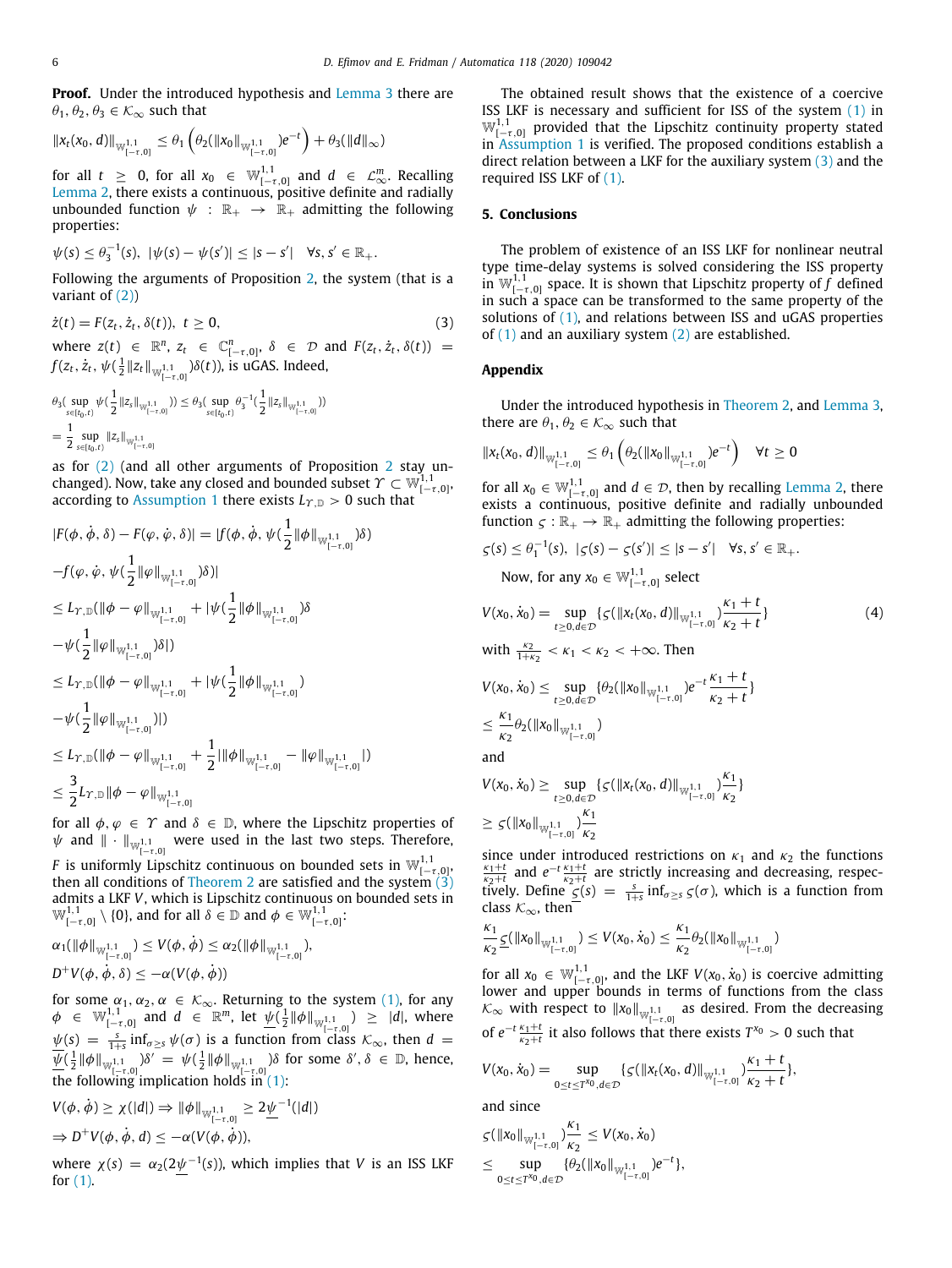then by the definition of  $T^{x_0}$ , it has an upper estimate:

$$
T^{x_0} \leq \ln \left[\frac{\kappa_2}{\kappa_1} \frac{\theta_2(\|x_0\|_{\mathbb{W}_{[-\tau,0]}^{1,1}})}{\varsigma(\|x_0\|_{\mathbb{W}_{[-\tau,0]}^{1,1}})}\right].
$$

For any  $0 < r < R < +\infty$  define a set  $1,1$ 

$$
\Omega_{r,R} = \{x_0 \in \mathbb{W}_{[-\tau,0]}^{1,1} : r \leq ||x_0||_{\mathbb{W}_{[-\tau,0]}^{1,1}} \leq R\},\
$$

consequently, there exists a finite  $T^{r,R} = \sup_{x_0 \in \Omega_{r,R}} T^{x_0}$ , *i.e.*  $T^{r,R} =$  $\ln\left[\frac{\kappa_2}{\kappa_1}\frac{\theta_2(R)}{\varsigma(r)}\right]$ .

Let us check the Lipschitz continuity of *V* on any bounded and closed subset in  $\mathbb{W}_{[-\tau,0]}^{1,1} \setminus \{0\}$  (here by  $\{0\}$  we understand  $x \in \mathbb{W}_{[-\tau,0]}^{1,1}$  with  $||x||_{\mathbb{W}_{[-\tau,0]}^{1,1}} = 0$ ). For any  $x_0, x_1 \in \mathbb{W}_{[-\tau,0]}^{1,1} \setminus \{0\}$ denote  $T^{x_0, x_1} = \max\{T^{x_0}, T^{x_1}\}\$  and consider:

$$
|V(x_1, \dot{x}_1) - V(x_0, \dot{x}_0)| = |\sup_{0 \le t \le T^{x_1}, d \in \mathcal{D}} \{ \varsigma(\|x_t(x_1, d)\|_{\mathbb{W}_{[-\tau, 0]}^{1,1}}) \frac{\kappa_1 + t}{\kappa_2 + t} \}
$$
  
\n
$$
- \sup_{0 \le t \le T^{x_0}, d \in \mathcal{D}} \{ \varsigma(\|x_t(x_0, d)\|_{\mathbb{W}_{[-\tau, 0]}^{1,1}}) \frac{\kappa_1 + t}{\kappa_2 + t} \}
$$
  
\n
$$
\le \sup_{0 \le t \le T^{x_0, x_1}, d \in \mathcal{D}} \left| \left[ \varsigma(\|x_t(x_1, d)\|_{\mathbb{W}_{[-\tau, 0]}^{1,1}}) - \varsigma(\|x_t(x_0, d)\|_{\mathbb{W}_{[-\tau, 0]}^{1,1}}) \frac{\kappa_1 + t}{\kappa_2 + t} \right| \right|
$$
  
\n
$$
\le \sup_{0 \le t \le T^{x_0, x_1}, d \in \mathcal{D}} \left| \|x_t(x_1, d)\|_{\mathbb{W}_{[-\tau, 0]}^{1,1}} - \|x_t(x_0, d)\|_{\mathbb{W}_{[-\tau, 0]}^{1,1}} \right|
$$
  
\n
$$
\le \sup_{0 \le t \le T^{x_0, x_1}, d \in \mathcal{D}} \|x_t(x_1, d) - x_t(x_0, d)\|_{\mathbb{W}_{[-\tau, 0]}^{1,1}},
$$

where in the last step and the step before the Lipschitz properties of the norm  $\|\cdot\|_{\mathbb{W}_{[-\tau,0]}^{1,\infty}}$  and the function  $\zeta$  have been utilized, respectively. For any  $x_0, x_1 \in \mathbb{W}_{[-\tau,0]}^{1,1} \setminus \{0\}$  there exist  $0 \leq$ *r* < *R* < + $\infty$  such that  $x_0, x_1 \in \Omega_{r,R}$ , then  $T^{x_0, x_1} \leq T^{r,R}$ and using Proposition 1 in [Efimov and Fridman](#page-6-5) [\(2019\)](#page-6-5) (see also [Proposition](#page-3-1) [1\)](#page-3-1) there exists  $M_{T^{r,R},\Omega_{r,R}}>0$  such that

$$
\|x_t(x_1, d) - x_t(x_0, d)\|_{\mathbb{W}_{[-\tau, 0]}^{1, 1}} \leq M_{T^{r,R}, \Omega_{r,R}} \|x_1 - x_0\|_{\mathbb{W}_{[-\tau, 0]}^{1, 1}}
$$

for all  $t \in [0, T^{r,R}]$  and all  $d \in \mathcal{D}$ , hence,

$$
|V(x_1, \dot{x}_1) - V(x_0, \dot{x}_0)| \leq M_{T^{r,R}, \Omega_{r,R}} \|x_1 - x_0\|_{\mathbb{W}_{[-\tau,0]}^{1,1}}
$$

for all  $x_0, x_1 \in \Omega_{r,R}$  and any  $0 < r < R < +\infty$ , which implies the required Lipschitz continuity of *V* on bounded sets in  $\mathbb{W}_{[-\tau,0]}^{1,1}\backslash\{0\}.$ The continuity at the origin follows from the upper estimate:

$$
V(x_0, \dot{x}_0) \leq \frac{\kappa_1}{\kappa_2} \theta_2(\|x_0\|_{\mathbb{W}_{[-\tau,0]}^{1,1}})
$$

that is satisfied for all  $x_0 \in \mathbb{W}^{1,1}_{[-\tau,0]}.$ 

Finally, let us check the decreasing of the LKF *V* on the trajectories of the system  $(1)$  $(1)$  for  $t > 0$ :

$$
V(x_t(x_0, d), \dot{x}_t(x_0, d))
$$

$$
= \sup_{\sigma \ge 0, \delta \in \mathcal{D}} \{ \varsigma(\|x_{\sigma}(x_t(x_0, d), \delta)\|_{\mathbb{W}_{[-\tau, 0]}^{1,1}}) \frac{\kappa_1 + \sigma}{\kappa_2 + \sigma} \}
$$
  
= 
$$
\sup_{\sigma \ge t, \delta \in \mathcal{D}} \{ \varsigma(\|x_{\sigma}(x_0, \delta)\|_{\mathbb{W}_{[-\tau, 0]}^{1,1}}) \frac{\kappa_1 + \sigma - t}{\kappa_2 + \sigma - t} \}
$$

$$
\begin{aligned}\n&<\sup_{\sigma\geq t,\delta\in\mathcal{D}}\{\varsigma(\|x_{\sigma}(x_0,\delta)\|_{\mathbb{W}_{[-\tau,0]}^{1,1}})\frac{x_1+\delta}{k_2+\sigma}\} \\
&\leq \sup_{\sigma\geq 0,\delta\in\mathcal{D}}\{\varsigma(\|x_{\sigma}(x_0,\delta)\|_{\mathbb{W}_{[-\tau,0]}^{1,1}})\frac{\kappa_1+\sigma}{k_2+\sigma}\} = V(x_0,\dot{x}_0),\n\end{aligned}
$$

thus, *V* is strictly decreasing along the trajectories of (1) for all 
$$
x_0 \in \mathbb{W}_{[-\tau,0]}^{1,1}
$$
 and any  $d \in \mathcal{D}$ . Moreover (this part is absent in Efimov and Fridman (2019)),

$$
V(x_t(x_0, d), \dot{x}_t(x_0, d)) - V(x_0, \dot{x}_0)
$$

$$
= \sup_{\sigma \in [0,T^{x_t(x_0,d)}],\delta \in \mathcal{D}} \{ \zeta(\|x_{\sigma}(x_t(x_0,d),\delta)\|_{\mathbb{W}_{[-\tau,0}^{1,1}}) \frac{\kappa_1 + \sigma}{\kappa_2 + \sigma} \}
$$
  
\n
$$
- \sup_{\sigma \geq 0,\delta \in \mathcal{D}} \{ \zeta(\|x_{\sigma}(x_0,\delta)\|_{\mathbb{W}_{[-\tau,0}^{1,1}}) \frac{\kappa_1 + \sigma}{\kappa_2 + \sigma} \}
$$
  
\n
$$
= \sup_{\sigma \in [0,T^{x_t(x_0,d)}],\delta \in \mathcal{D}} \{ \zeta(\|x_{t+\sigma}(x_0,\delta)\|_{\mathbb{W}_{[-\tau,0}^{1,1}}) \}
$$
  
\n
$$
\times \left( \frac{\kappa_1 + t + \sigma}{\kappa_2 + t + \sigma} + \frac{\kappa_1 + \sigma}{\kappa_2 + \sigma} - \frac{\kappa_1 + t + \sigma}{\kappa_2 + t + \sigma} \right) \}
$$
  
\n
$$
- \sup_{\sigma \geq 0,\delta \in \mathcal{D}} \{ \zeta(\|x_{\sigma}(x_0,\delta)\|_{\mathbb{W}_{[-\tau,0}^{1,1}}) \frac{\kappa_1 + \sigma}{\kappa_2 + \sigma} \}
$$
  
\n
$$
\leq \sup_{\sigma \in [0,T^{x_t(x_0,d)}],\delta \in \mathcal{D}} \{ \zeta(\|x_{t+\sigma}(x_0,\delta)\|_{\mathbb{W}_{[-\tau,0}^{1,1}}) \}
$$
  
\n
$$
\times \left( \frac{\kappa_1 + \sigma}{\kappa_2 + \sigma} - \frac{\kappa_1 + t + \sigma}{\kappa_2 + t + \sigma} \right) \},
$$

and applying the Mean Value Theorem we obtain:

$$
V(x_t(x_0, d), \dot{x}_t(x_0, d)) - V(x_0, \dot{x}_0)
$$
  
\n
$$
\leq - \sup_{\sigma \in [0, T^{x_t(x_0, d)}], \delta \in \mathcal{D}} \{ \varsigma (\|x_{t+\sigma}(x_0, \delta)\|_{\mathbb{W}_{[-\tau, 0]}^{1, 1}}) t
$$
  
\n
$$
\times \frac{\kappa_2 - \kappa_1}{(\kappa_2 + \sigma + \delta t)^2} \}
$$
  
\nfor some  $\delta t \in (0, t)$ . Finally.

$$
D^{+}V(x_{0}, \dot{x}_{0}, d) = \limsup_{t \to 0^{+}} \frac{1}{t} [V(x_{t}(x_{0}, d), \dot{x}_{t}(x_{0}, d)) - V(x_{0}, \dot{x}_{0})]
$$
  
\n
$$
\leq - \limsup_{t \to 0^{+}} \sup_{\{g(\|x_{t+\sigma}(x_{0}, \delta)\|_{\mathbb{W}_{t}^{1,1}} > t) \leq \frac{K_{2} - K_{1}}{t} \leq \frac{1}{K_{1} + K_{2} + K_{1}}\}
$$

$$
\leq -\limsup_{t\to 0^+}\sup_{\sigma\in[0,T^{X_t(X_0,d)}],\delta\in\mathcal{D}}\{\varsigma(\|x_{t+\sigma}(x_0,\delta)\|_{W^{1,1}_{[-\tau,0]}})\frac{2}{(\kappa_2+\sigma+\delta t)^2}\}
$$

$$
= - \sup_{\sigma \in [0, T^{x_0}], \delta \in \mathcal{D}} \{ \varsigma(\|x_{\sigma}(x_0, \delta)\|_{\mathbb{W}_{[-\tau, 0]}^{1,1}}) \frac{x_2 - x_1}{(k_2 + \sigma)^2} \}
$$
  

$$
\leq - \frac{k_2 - k_1}{(k_2 + T^{x_0})^2} \varsigma(\|x_0\|_{\mathbb{W}_{[-\tau, 0]}^{1,1}})
$$

for any  $x_0 \in \mathbb{W}_{[-\tau,0]}^{1,1}$  and any  $d \in \mathbb{D}$ , which is a negative definite function of *V*, but probably globally bounded. Now defining a new<br>LKF  $\tilde{V}(x_0, x_0) = \int_0^{V(x_0, x_0)} \rho(s) ds$  for a suitably defined function  $\rho \in \mathcal{K}_{\infty}$  it is possible to obtain another LKF with a negative definite and properly unbounded derivative  $D^+\tilde{V}(x_0, \dot{x}_0, d)$  for any  $x_0 \in \mathbb{W}_{[-\tau,0]}^{1,1}$  and any  $d \in \mathbb{D}$ , as desired.

#### **References**

- <span id="page-6-2"></span>[Dashkovskiy, S. N., Efimov, D. V., & Sontag, E. D. \(2011\). Input to state](http://refhub.elsevier.com/S0005-1098(20)30240-5/sb1) [stability and allied system properties.](http://refhub.elsevier.com/S0005-1098(20)30240-5/sb1) *Automation and Remote Control*, *72*, [1579–1614.](http://refhub.elsevier.com/S0005-1098(20)30240-5/sb1)
- <span id="page-6-5"></span>Efimov, D., & Fridman, E. (2019). A note on converse Lyapunov–Krasovskii theorems for nonlinear neutral systems in Sobolev spaces. In *Proc. IFAC NOLCOS*. Vienna.
- <span id="page-6-7"></span>El'sgol'ts, L. E., & Norkin, S. B. (1973). *[Mathematics in science and engineering](http://refhub.elsevier.com/S0005-1098(20)30240-5/sb3)*: *vol. 105*, *[Introduction to the theory and application of differential equations](http://refhub.elsevier.com/S0005-1098(20)30240-5/sb3) with deviating arguments*[. New York: Academic Press.](http://refhub.elsevier.com/S0005-1098(20)30240-5/sb3)
- <span id="page-6-8"></span>[Fridman, E. \(2001\). New Lyapunov–Krasovskii functionals for stability of lin](http://refhub.elsevier.com/S0005-1098(20)30240-5/sb4)[ear retarded and neutral type systems.](http://refhub.elsevier.com/S0005-1098(20)30240-5/sb4) *Systems & Control Letters*, *43*(4), [309–319.](http://refhub.elsevier.com/S0005-1098(20)30240-5/sb4)
- <span id="page-6-0"></span>Fridman, E. (2014). *[Introduction to time-delay systems: Analysis and control](http://refhub.elsevier.com/S0005-1098(20)30240-5/sb5)*. Basel: [Birkhäuser.](http://refhub.elsevier.com/S0005-1098(20)30240-5/sb5)
- <span id="page-6-6"></span>[Fridman, E., Dambrine, M., & Yeganefar, N. \(2008\). On input-to-state stability of](http://refhub.elsevier.com/S0005-1098(20)30240-5/sb6) [systems with time-delay: A matrix inequalities approach.](http://refhub.elsevier.com/S0005-1098(20)30240-5/sb6) *Automatica*, *44*(9), [2364–2369.](http://refhub.elsevier.com/S0005-1098(20)30240-5/sb6)
- <span id="page-6-1"></span>Hale, J. K. (1977). *[Theory of functional differential equations](http://refhub.elsevier.com/S0005-1098(20)30240-5/sb7)*. Springer-Verlag.
- <span id="page-6-3"></span>[Huang, W. \(1989\). Generalization of Liapunov's theorem in a linear delay system.](http://refhub.elsevier.com/S0005-1098(20)30240-5/sb8) *[Journal of Mathematical Analysis and Applications](http://refhub.elsevier.com/S0005-1098(20)30240-5/sb8)*, *142*, 83–94.
- <span id="page-6-4"></span>Karafyllis, I., & Jiang, Z.-P. (2011). *[Communications and control engineering](http://refhub.elsevier.com/S0005-1098(20)30240-5/sb9)*, *[Stability and stabilization of nonlinear systems](http://refhub.elsevier.com/S0005-1098(20)30240-5/sb9)*. London: Springer-Verlag.